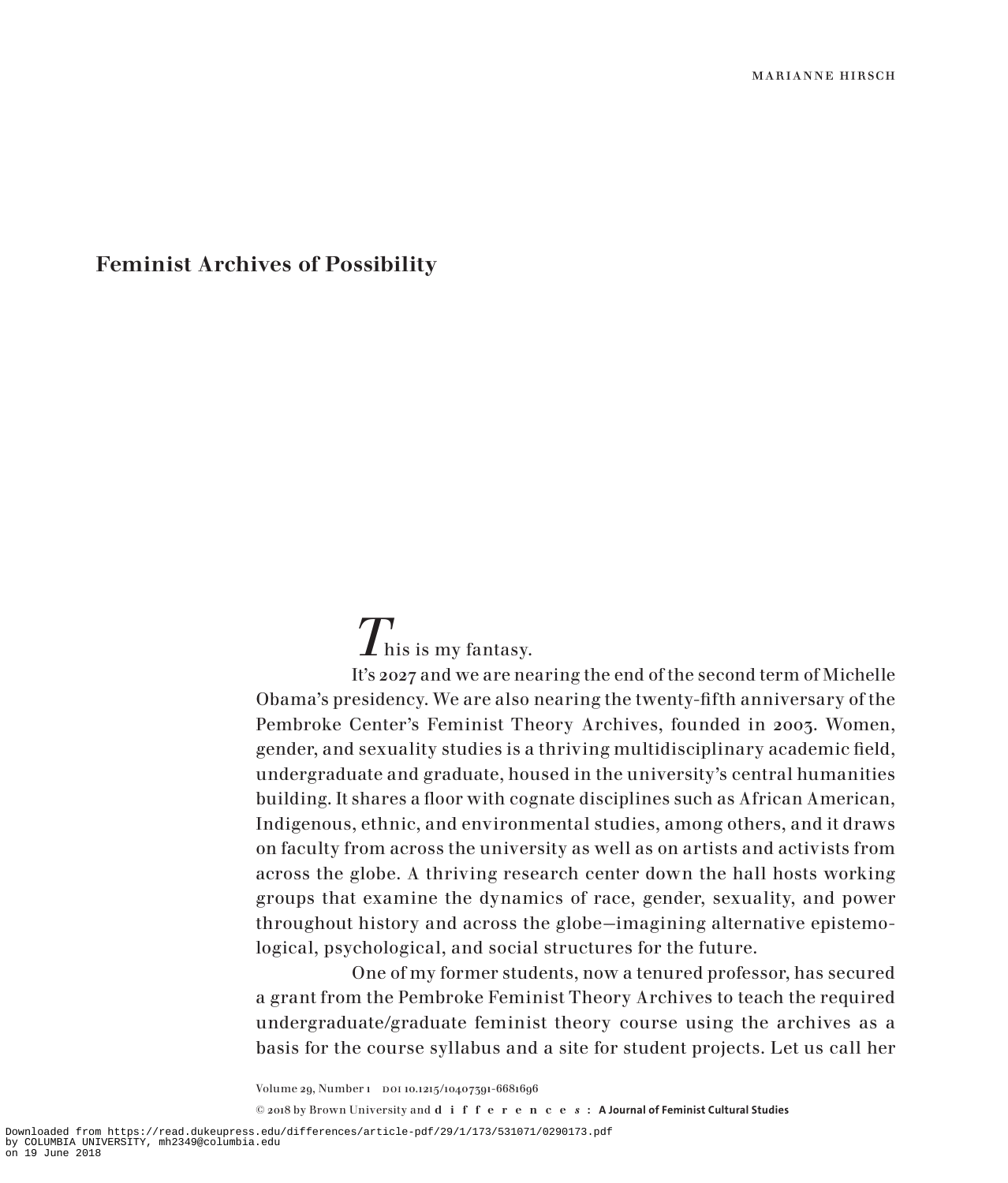Susan. Following a broad national call to create materials and pedagogies for the transnational study of women's histories, the Pembroke Center has initiated a collaboration with feminist centers and archives in other parts of the world, linking documents and collections online. One of the requirements for Susan's course is that it take advantage of these transnational efforts, and thus she looks forward to working with colleagues at feminist centers in Turkey, Hungary, Palestine, China, South Africa, and Chile, all in network connection with Pembroke. Students located at these different centers will be able to learn together, exchanging materials, projects, and analyses. Innovations in virtual reality enhance embodied collaborations with students and faculty at teaching sites linked across continents in a virtual classroom.

Another goal stipulated by the grant is for the course not only to use the archives but to reflect on the archive as an epistemological structure that produces the very history it is archiving. Feminists, along with other critical scholars, have argued that if we want to make space for alternative forms of collection and consignation, for shifts in the logics of intelligibility and knowability, we need to question the very structure and conception of archives and the ways in which they institutionalize knowledge. We need to redefine what constitutes an event or a life worthy of being remembered and transmitted to the future, thus creating the opening for countermemories and for previously forgotten or ignored narratives, narratives that are potentially disruptive or subversive. The Pembroke Center Feminist Theory Archive emerges from this critical view of the archive as an official structure of knowledge, but of course as an *archive* it has also acquired its own authorizing power. Its transnational expansion of the 2020s is but the latest step in the ongoing effort to examine its own presuppositions. Looking toward the archive's twenty-fifth anniversary, it seems worth asking, again: How do feminist archives, and feminist theory archives, in particular, shift our structures of knowledge and intelligibility? What kind of past might be produced if the archive were connected to other sites of theory production across the globe? Courses such as Susan's promise some fresh answers and new possibilities.

As I imagine Susan's course preparation, her syllabus and assignments, however, I wonder: What will her students have learned by the end of the semester? How will they remember my/our generation of feminist theorists? What does the archive reveal and what does it conceal about the genealogy (or the genealogies) of what we are presently calling *feminist theory*—a formation specifically of second-wave feminism? And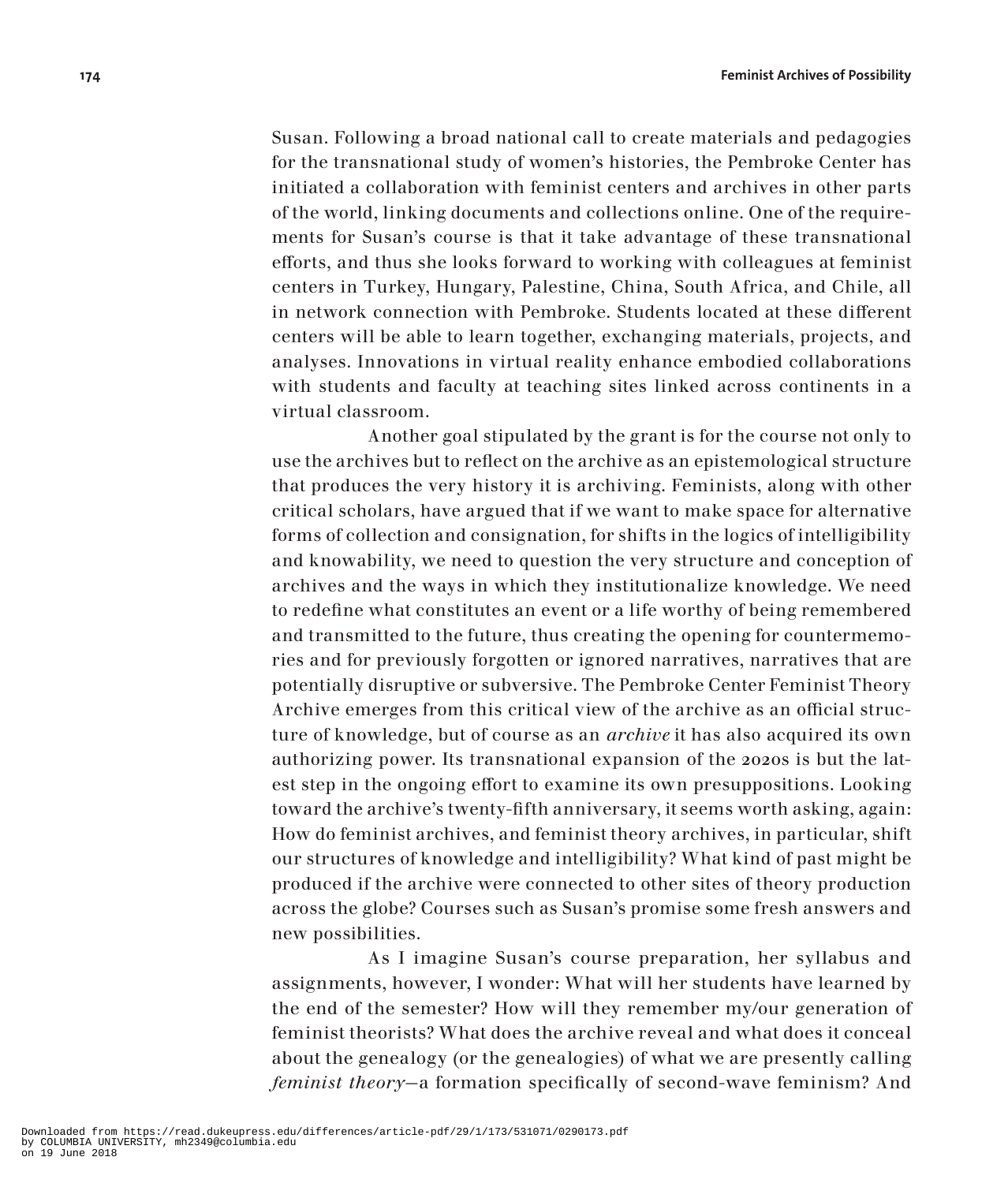how do particular archival practices enhance the generation and transmission of this knowledge and the imagining of new feminist theoretical futures?

Luckily for Susan, the Feminist Theory Archives are now all online, easily searchable. But as she begins to research her course, she realizes she keenly wants her students to engage with the materiality of the objects and papers in the archive, to inhale, as historian Carolyn Steedman puts it, "the dust of others, and of other times" (Steedman 17). Innovations in haptics enable such a multisensory engagement, even without travel.

But Susan is still a product of the twentieth century, and, as she begins to research the papers of Naomi Schor, the Feminist Theory Archive's inaugural collection, she is eager to go through the boxes herself. She wishes literally, rather than virtually, to touch the young scholar's notebook and see the handwriting inside it so as to better imagine the girl who would become an important theorist of French women's writing and of the detail. The rich texture of the materials convinces her to begin her own part of the course with Schor and with one object in particular, an object that she hopes will open up the potentialities and the limits of archives for her students. She zeroes in on the folder that contains notes for a 1994 course on French feminism: there is a course description, a page of handwritten notes that were, most likely, the basis of the typed description, and then, two green Post-it notes, hard to read but transcribed by the archivist:

> *depression today [disappearance of women and literature] I write as someone in mourning, which I hope will not be taken as reactionary perspective. I loved the moment of feminist criticism in which the search for specificity was everything. But specificity is a dead concept I mourn early feminism, I mourn the passage of [fictions?] even as I know they are neither complete nor*

Susan loves the idea of starting with these Post-it notes, afterthoughts that remain unfinished but that express mourning and regret for what, in 1994, already seemed lost. But what exactly did Schor mourn? What was the unreadable word "[fictions?]"? How might she have finished the sentence? What does the Post-it add to the course description and to the knowledge the archive transmits? Why is she worried about seeming reactionary? Can the archive slow, or counteract, the passage of whatever Schor was mourning—the passage of time, of lives, of ideas—by transferring the past into the future, however partially and imperfectly? And how does this note about mourning a certain feminism signal the construction of the archive—and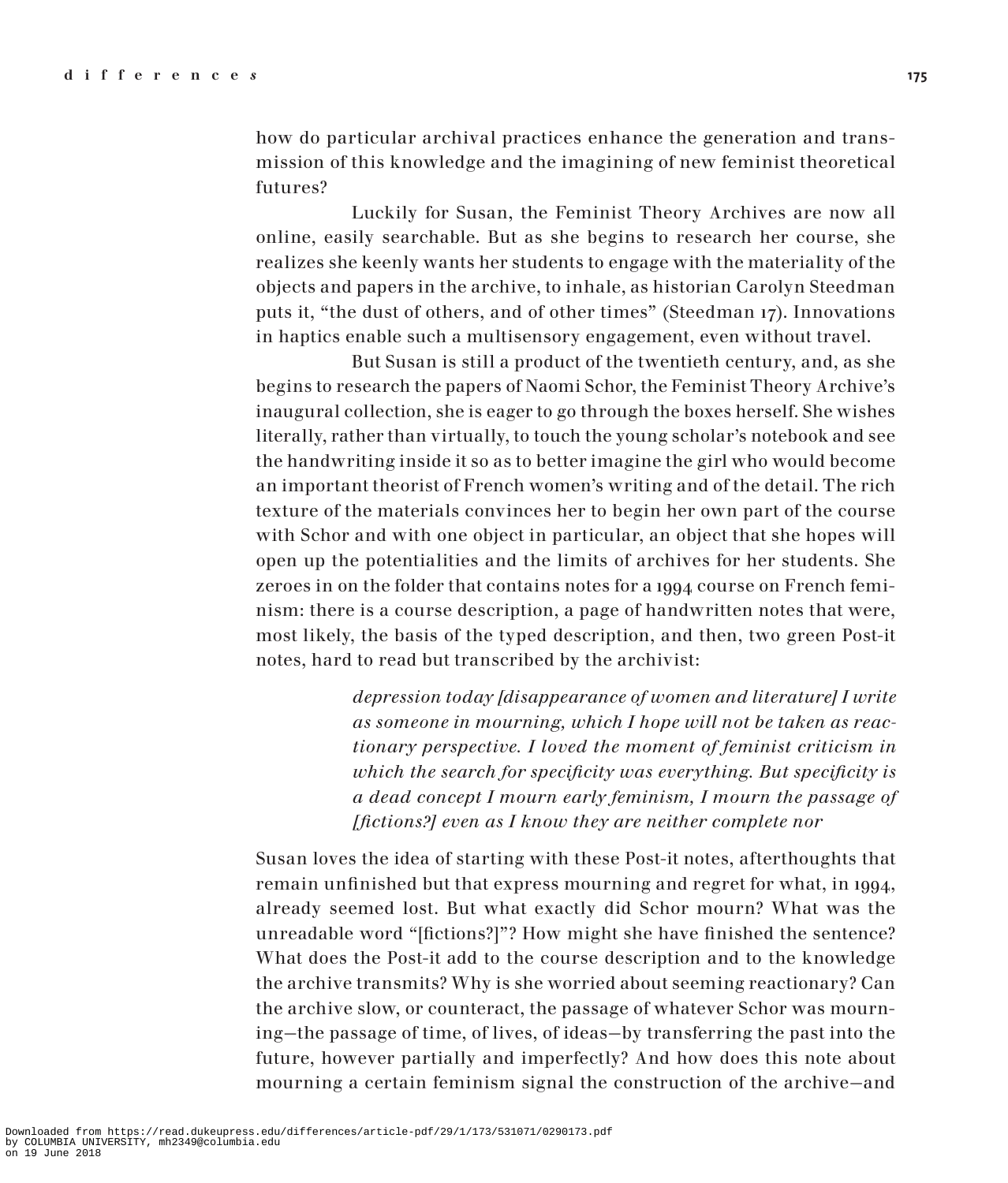particularly this archive—as a space of mourning? What are the implications of placing feminist theory under the sign of mourning?

These might be good questions to raise in class discussion, especially in relation to some of Schor's published work on the detail that Susan also plans to assign. In Schor's book *Reading in Detail*, the detail is coded as feminine and this notion of the feminine as itself a product of a certain moment in feminist theory, and its complications later, with different theorizations of trans\* sexualities, promise to offer opportunities for a discussion of history and genealogy. And isn't that what an archive is, a series of details? Details open up the past, even as they threaten to overwhelm us with minutiae that obscure larger meanings. Or are those larger analyses precisely in the fragmentary and the small, in the resistance to monumental structures and stable meanings? We might think of these details, or fragmentary Post-its, again in feminist terms, as "points of memory" (Hirsch and Spitzer, "What's" 61–63). Following the theorist Roland Barthes's notion of the *punctum*, points of memory can be seen as points of intersection between past and present that can interpellate those of us who seek to know. A point is small, conveying the fragmentariness of the vestiges of the past that come down to us in the present. Details, points of memory, can produce piercing insights that traverse temporal, spatial, and experiential divides. As points multiply, they can convey the overlay of different temporalities and interpretive frames, resisting straightforward readings or any lure of authenticity. Susan will introduce some of these ideas through Schor's Post-its and the affects of nostalgia and mourning that they evoke but that, in their opacity, they also refuse.

Delving deeper into the Schor papers, Susan finds, first of all, the evolution of a scholar coming to feminism in the 1960s and '70s. Is this a linear story? How did the scholarly and analytic questions evolve and who shaped them? What institutional contexts facilitated or impeded this scholarly evolution? What were the pushes and pulls, the obstacles and opportunities, the balance between life and work? This last issue seems urgent: feminist lives continue to be challenging, even in the late 2020s.

These questions convince her to ask each student to choose one theorist to focus on for the semester, tracing the growth of a career in the context of published work, institutional affiliations, and evolving scholarly trends amid shifting political climates. They would begin, of course, by tracing the theorist's idea of feminist theory, the central questions the work addresses within specific fields, the work's contribution to an ongoing set of questions about the workings of gender, sexuality, difference, and power.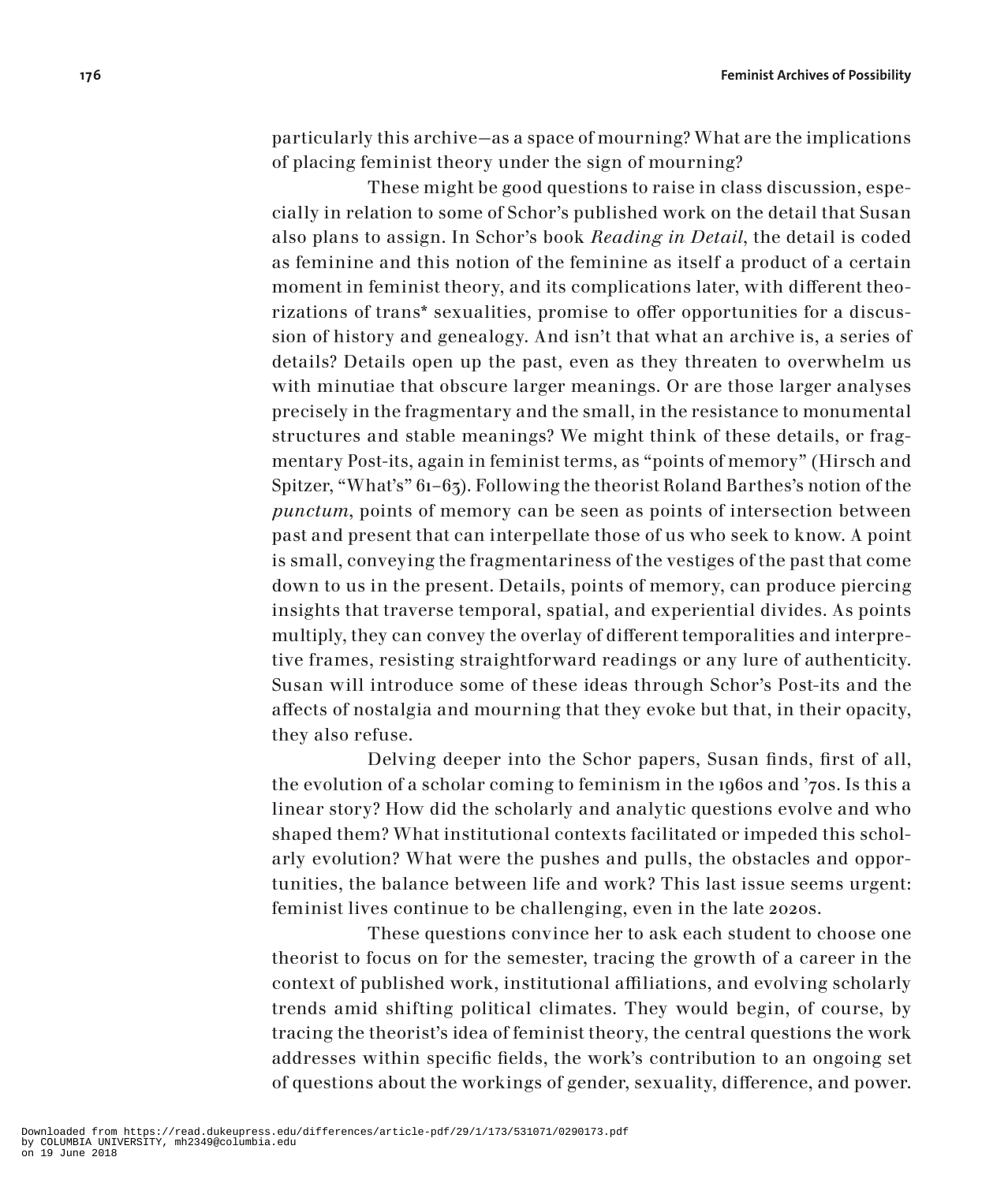But she also worries about how the boundaries of this particular archive would delimit the students' choices of theorists to study, and she decides to make this process of selection a topic of discussion and debate. How can their choices be made inclusive of different feminisms? Will they need to go beyond this archive so that generations of feminist theorists of color are fully represented? And where will they find these papers? This will be one of the crucial tasks of the course.

How wonderful, once the choices are made, will it be to have research and reading notes and earlier versions of articles and books, to peruse correspondence with publishers, to gain insight into the revision process. Graduate students, particularly, can learn what it takes to put a book together and to move from one project to the next, often reconsidering fundamental assumptions. They can trace how some of these challenges have remained constant and how others have evolved over the decades. On the basis of course syllabi and teaching files, they can see how teaching, research, and writing intersect and how students contribute to our scholarship. They can see how long it can take to develop an idea and to nurture it through publication. And they can appreciate the impact that social difference among feminists has had on the institutional barriers they have had to face.

At the same time, they can also study the collecting practices of these scholars. Collecting is about the future, a future when we ourselves, or others after us, will want to look back on the past, placing it into a chain of continuity, measuring change and innovation. When did feminist theorists begin to see themselves as part of an emerging field? When did they begin to archive their scholarly, pedagogical, and administrative activities? How organized, how haphazard is a given theorist's collection? How, Susan will ask her students, do the material practices of collecting inform the analyses and the narratives we can build about feminist theory? How, in fact, did these theorists envision their future and the future of the field they were building? What, besides their published work, students will ask, would they have wanted to transmit to us? Can the archive be read forward rather than backward—for the possibilities these theorists envisioned rather than by way of the retrospective knowledge of some of the successes and of some of the setbacks that define their project in retrospect? When did they begin to realize that they were participating in a revolution that would transform institutions and ways of thinking? And did their collecting practices embody these conceptual transformations? Can the archive reflect this paradigm shift?

In her beautiful book *Dust: The Archive and Cultural History*, Carolyn Steedman suggests that archival remains are encrusted in dust. For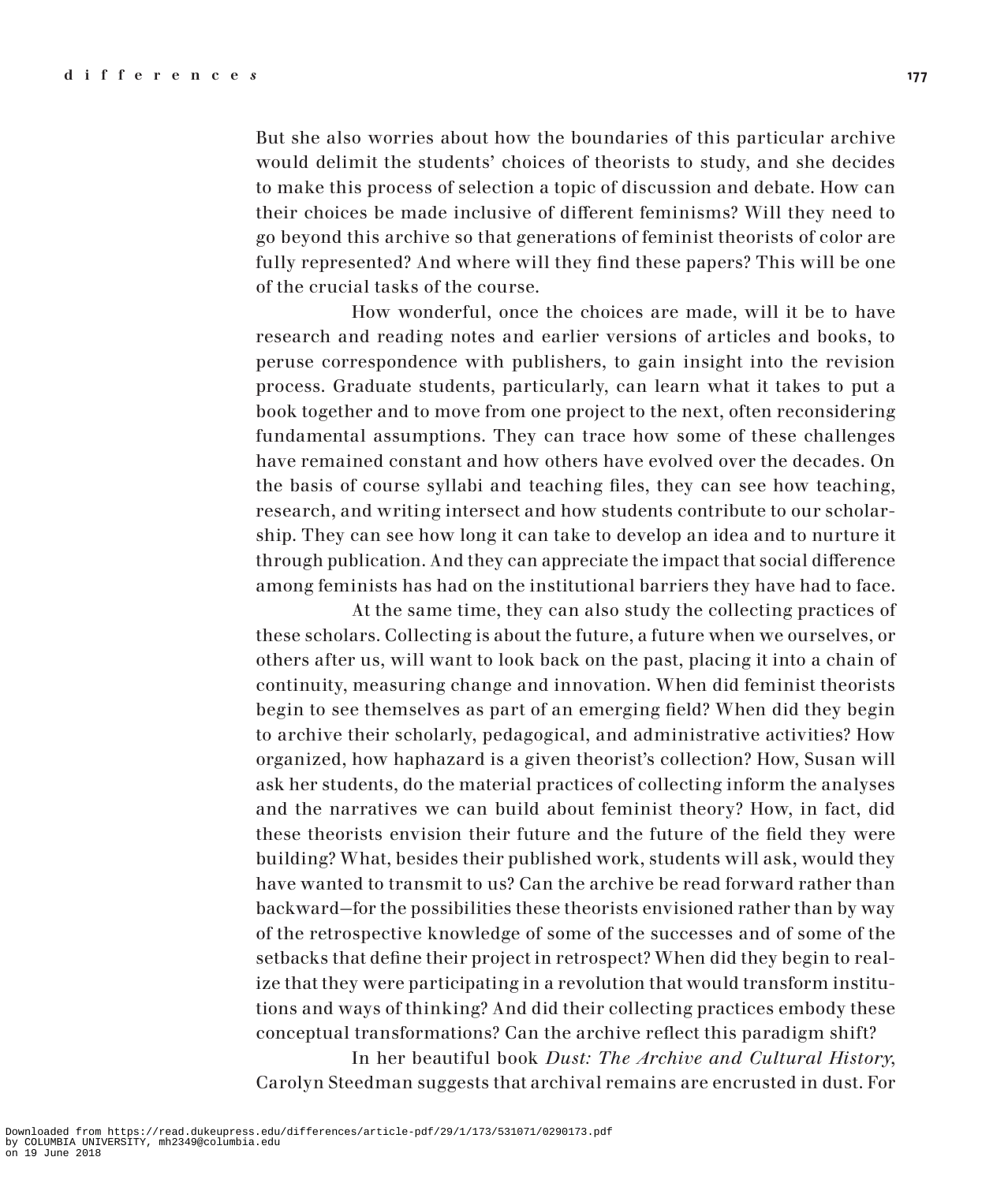her, dust is a metaphor for "the immutable, obdurate set of beliefs about the material world, past and present [. . .] with which modern history-writing tries to grapple" (ix). Dust, in this sense, restricts the stories that can be told about the past by determining sequences and recognizable plots, beginnings, and endings, thus delimiting explanations. But the dust of the archive, Steedman suggests as well, may also be more yielding and revealing. As the organic by-product of slowly decomposing archival remnants and their unfiltered storage, it confirms, she writes, "a grand circularity of nothing ever, ever going away" (166). It is imperishable matter, waste and debris that does not disappear. And yet, I imagine that hovering in the air—stirred into motion by a breath, a breeze, the vibrations of a sound—amorphous particles of dust might carry much that may yet be unthinkable about the past. Instead of defining and restricting narrative explorations of archival materials, dust can carry enabling elements for multiple resonances and interpretations.1 Working in the archive, even in the dustless digital archive, Susan hopes that her students will find such open-ended narratives and, indeed, something that may be unknown or as yet unthought, or even unthinkable, about this feminist past, and thus also about feminist futures. How to create this possibility, so that instead of a stable repository, the archive becomes an engine of circulation, a set of acts or practices that mobilize different ways of thinking and are mobilized by them. Instead of valuing authenticity or legitimacy, Susan wants her class to look at the archive as the site of potentiality, provisionality, and contingency, consisting of "dust, data, and traces that will be assembled and reassembled, each time, in different ways, for use in an ever-changing present" (Hirsch and Taylor).

The Schor collection contains more than a record of Naomi Schor's professional work. Susan finds Schor's personal correspondence: her postcards and letters to her mother from abroad, the beautiful envelopes created by her sister, artist Mira Schor, a feminist theorist in her own right. But there are also boxes of personal/professional letters exchanged with colleagues across the United States and Europe, many of whose papers are collected in the Feminist Theory Archive—Alice Jardine, Nancy K. Miller, Karen Newman, and many more. The letters of recommendation files are especially intriguing. Although they are restricted and students will not be able to read the letters themselves, the list of people Schor wrote for might reveal something of the relationships and influences that shaped this community or, better said, these communities. As Susan considers this vast correspondence, along with conference programs and the collected volumes in which Schor's work was published, and as she sees box after box containing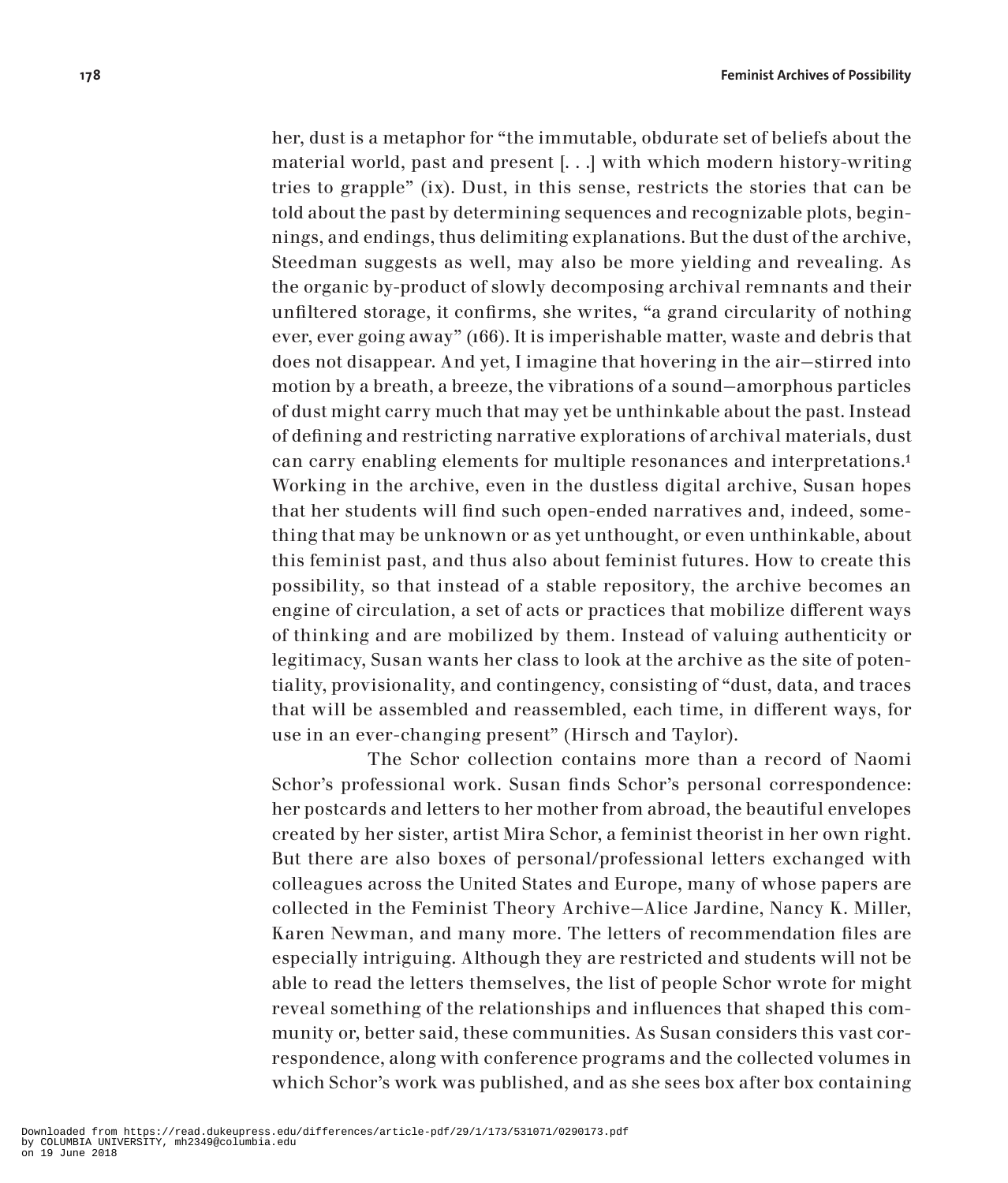manuscripts and drafts by other feminist theorists that Schor read and commented on, she begins to wonder whether an archive catalogued by individual theorists can give a sense of a community of scholars whose members read each other's work, wrote to and for each other, disagreed and argued with one another, shaping something new and exciting together. She especially wants her students to sense the texture of the collaborative practices that convey Virginia Woolf's point in *A Room of One's Own*, that "masterpieces are not single and solitary births; they are the outcome of many years of thinking in common, of thinking by the body of the people, so that the experience of the mass is behind the single voice" (68–69). These lines of influence within and across generations of feminist theorists are certainly present in the Schor papers, though, of course, they are delimited by the institutional contexts Schor was engaged in and the exclusions those institutions practiced. Beyond this, however, to get a sense of how feminists transformed or tried to transform institutions—how they worked together on committees, mentored each other, assumed administrative responsibilities, built academic programs, cowrote or coedited volumes and journals, how they co-organized conferences, colloquia, and speaker series, how they expanded their circles locally, nationally, transnationally, and globally, within and outside academia, how they engaged in activism, how they built research centers like the Pembroke Center—to get a real sense of all that might require a different approach than studying individual theorists who donated their papers to the archive. Of course, individual collections do contain records of some of the collaborative practices that shaped feminist theory. And they also give a sense of the limits of conversation and collaboration—the limited reach of conferences, letters, volumes, and collaborative efforts. But do they also account for the creative conversations and the crushing or enabling disagreements, the conflicts, divisions, and competitions that are part of collaboration and collectivity? Is there an archive of feelings, to use Ann Cvetkovich's phrase, for feminist theory? Susan wants her students to see feminist theory not as a set of teleologically evolving intellectual questions relating to gender, power, and social difference, but as the process of creating the possibilities for these conceptually new questions to emerge. What kinds of institutional contexts enable feminist thinking?

Susan decides to stick with the Schor papers to see where they would lead her in her search for records of community, connectivity, and conceptual revolution. She begins to look at some of Schor's own collaborative work. She comes to a coedited volume on Irigaray, another on difference, coedited with Elizabeth Weed. Then there is Schor's work as coeditor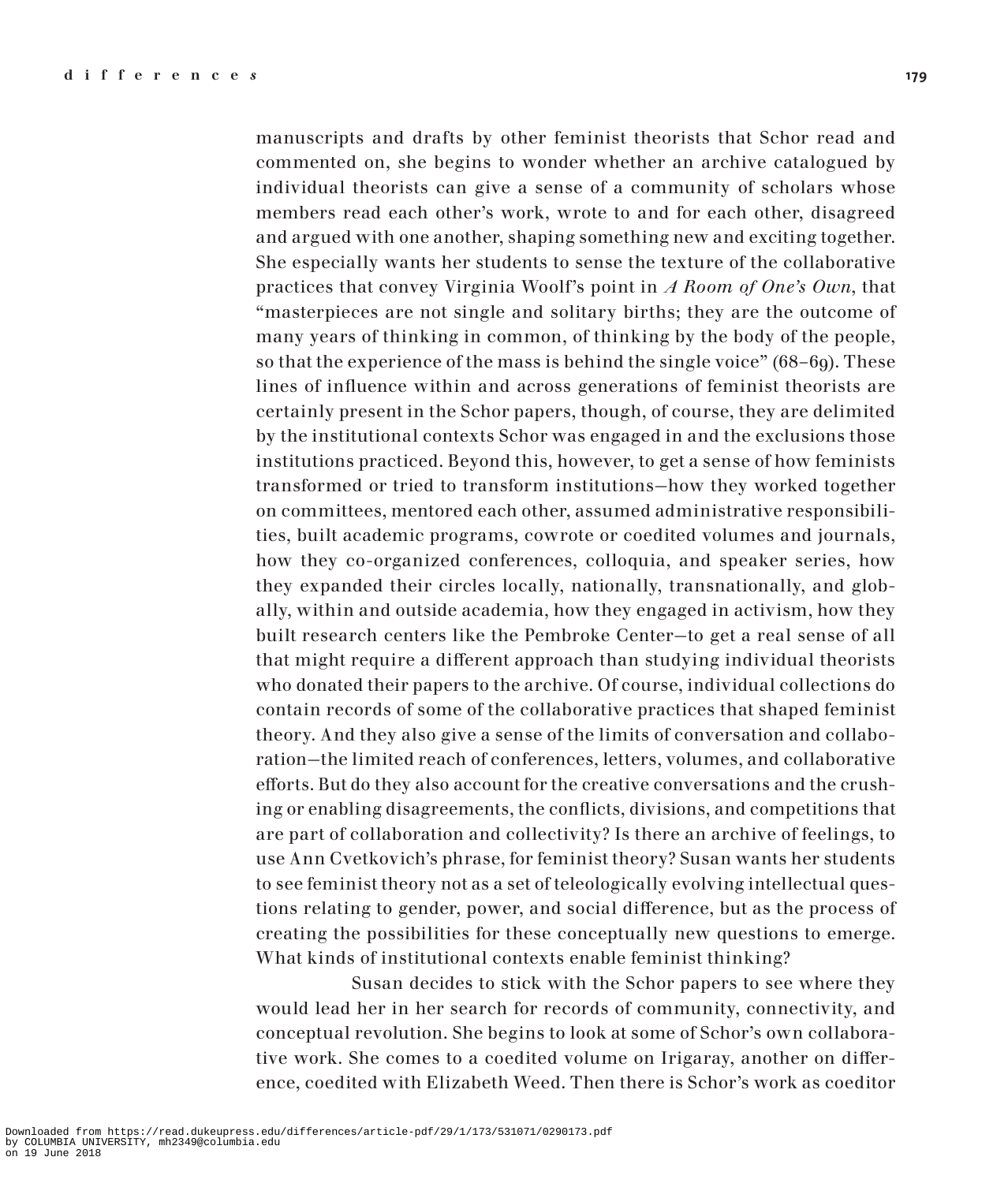of *difference*s and the volumes to which Schor contributed. Susan stops over one of the first articles Schor published in a feminist-edited journal, the 1981 issue of *Yale French Studies*, *Feminist Readings: French Texts/American Contexts*. Naomi Schor contributed an essay called "Female Paranoia and Psychoanalytic Feminist Criticism." This sounds like a promising topic for insights into the archive of feelings of a generation of feminist theorists, Susan thinks.

The issue itself is coedited by seven women: Colette Gaudin, Mary Jean Green, Lynn Higgins, Marianne Hirsch, Vivian Kogan, Claudia Reeder, and Nancy Vickers. As I'm one of these seven, Susan decides to look at the issue more closely and to turn to my papers in the archive to see what more she could find about the process of putting such an issue together in 1981. Sadly, there's a dearth of information besides the issue itself, which is available on JSTOR. In my papers, she finds only one file, labeled "YFS rejects." How ironic that the archive contains more on those who were omitted from the issue. Interesting to see the different handwritings on the mimeographed comment sheets attached to each of the five rejected articles, and also the preparatory notes about a meeting at the 1980 Houston mla conference that resulted in a conversation among a number of American feminist theorists that appears in the issue's introduction. Susan finds more about the process of collaboration in the introduction to the issue itself. The narrative seems quite detailed and revealing: "This is a very unusual issue of *Yale French Studies*," the introduction begins, "in that its guest editor is a seven-headed monster from Dartmouth. Its gender is feminine. Its training is academic, and its orientation for this issue is feminist" (Gaudin et al. 2). The story of the collaboration, of both its attractions and its pitfalls, is spelled out in the section that follows, giving a vivid sense of the interpersonal and institutional contexts that engendered the project. Called "Feminists Reading: Collectivity as Method," the section traces the institutional context of an all-male school that had recently begun to admit women students and to hire female faculty, including in Romance Languages where the seven of us met and worked. It outlines our male senior colleagues' warnings about the risks we were taking in presenting collaborative work for tenure and their assurances that it would not be counted. And it discusses our defiant perseverance. We wrote: "[W]e attempt to challenge the inherently competitive characterization of critical discourse as individual property: rather than allowing ourselves to be pitted against each other, we choose to combine effort, responsibility and recognition" (Gaudin et al. 3). Reading this narrative, Susan believes she can sense the excitement we were feeling from infiltrating the power structures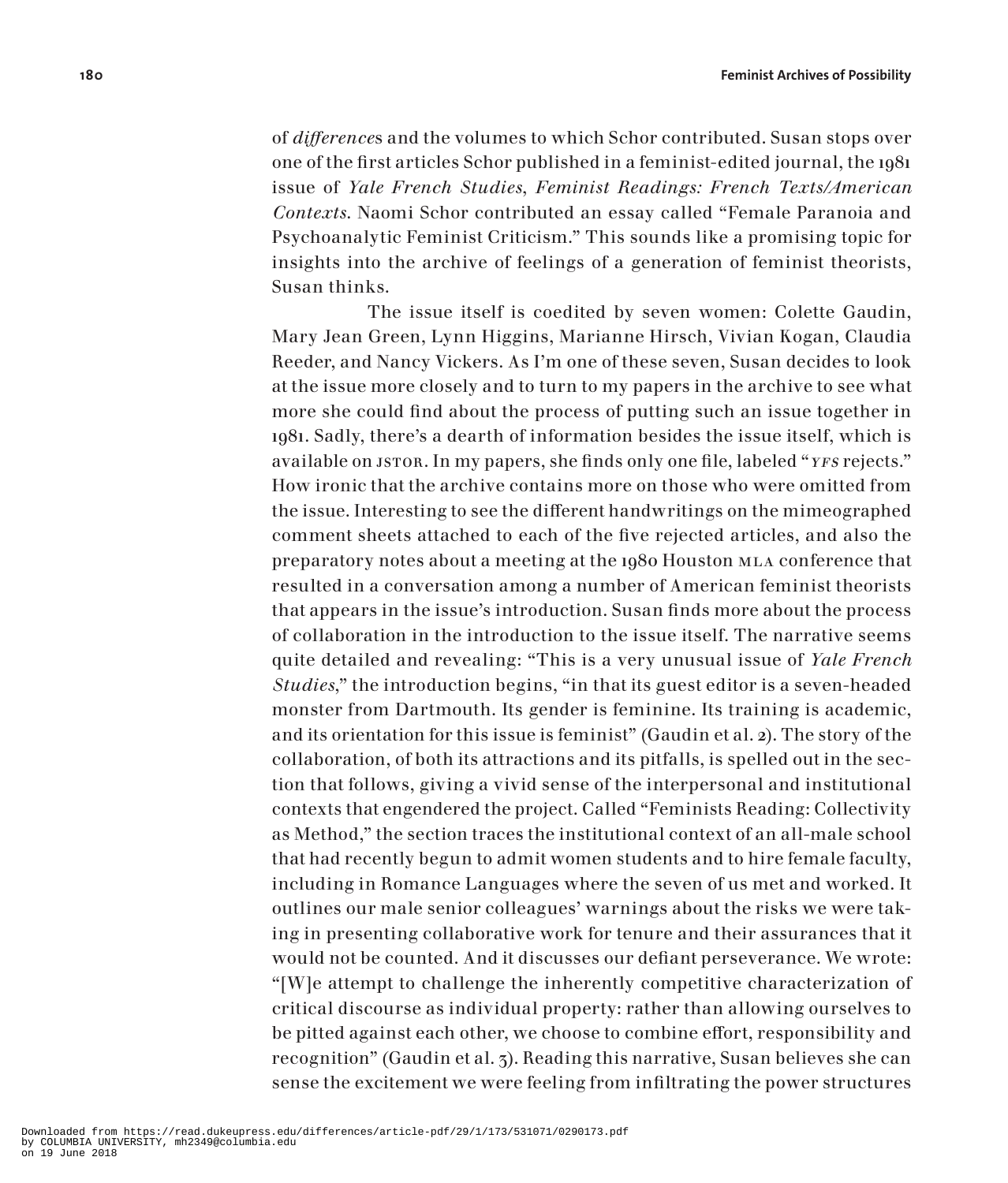both by bringing feminism to a traditional journal like *Yale French Studies* and by challenging the tenure system through collaboration. Her impressions are only confirmed when she goes to a chapter on female friendship in my 1997 book *Family Frames* to find a photo documenting the seven-headed monster coediting the introduction and an account of what working in that group had meant to me:

> *We look very earnest in this posed photograph, poring over the typed pages of our manuscript. We don't smile or engage the photographer, nor do we look at one another. Although some of the tensions in the group may already be visible in this picture, I have kept it in my office, always. Much has evolved for the individuals depicted in the photo and for the group as a whole: departures, tenure denials, personal rivalries, continuing friendships. But for me, seeing myself embedded, visually, in this oval-shaped group, working together on a project of great urgency, has remained, in spite of the difficulties, an idealized moment in my professional career, as tenuous and fleeting as the click of the shutter would indicate. (Hirsch,* Family *237–38)*

Departures, tenure denials, personal rivalries: now there's a different story from the introduction, and Susan is intrigued. Searching a bit further, she discovers more clues, particularly an essay by Jane Gallop that discusses the yfs 62 issue. In fact, Gallop's "The Monster in the Mirror" is a pretty scathing, if humorous, critique of *yFs* 62. In Gallop's reading, the "sevenheaded monster" from Dartmouth is "quite funny: non-human it might be, but nonetheless Ivy League" (48). She continues: "the image of the monster thinly disguises a monstrous narcissism. This reader, for one, recoils from such unseemly self-congratulation. The irony of this irony is that when the editors say they are beautiful, they become ugly" (48).

Gallop's essay is part of a book, *Around 1981,* that does close, and what she calls symptomatic, readings of a number of anthologies of feminist literary criticism and theory published between 1972 and 1987. Through this detailed attention to anthologies as the place in which to trace both the formation of a field and its institutionalization, Gallop can reveal what she calls a kind of "collective unconscious" of a field that is defined by its contradictions (7). She engages in "an act of demystification [. . .] to chip away at certain reigning myths of what has gone on in feminist literary criticism"  $(7)$ . And indeed, her reading of *yrs* 62 chips away at the myth of collectivity and collaboration that the issue's introduction upholds and that my chapter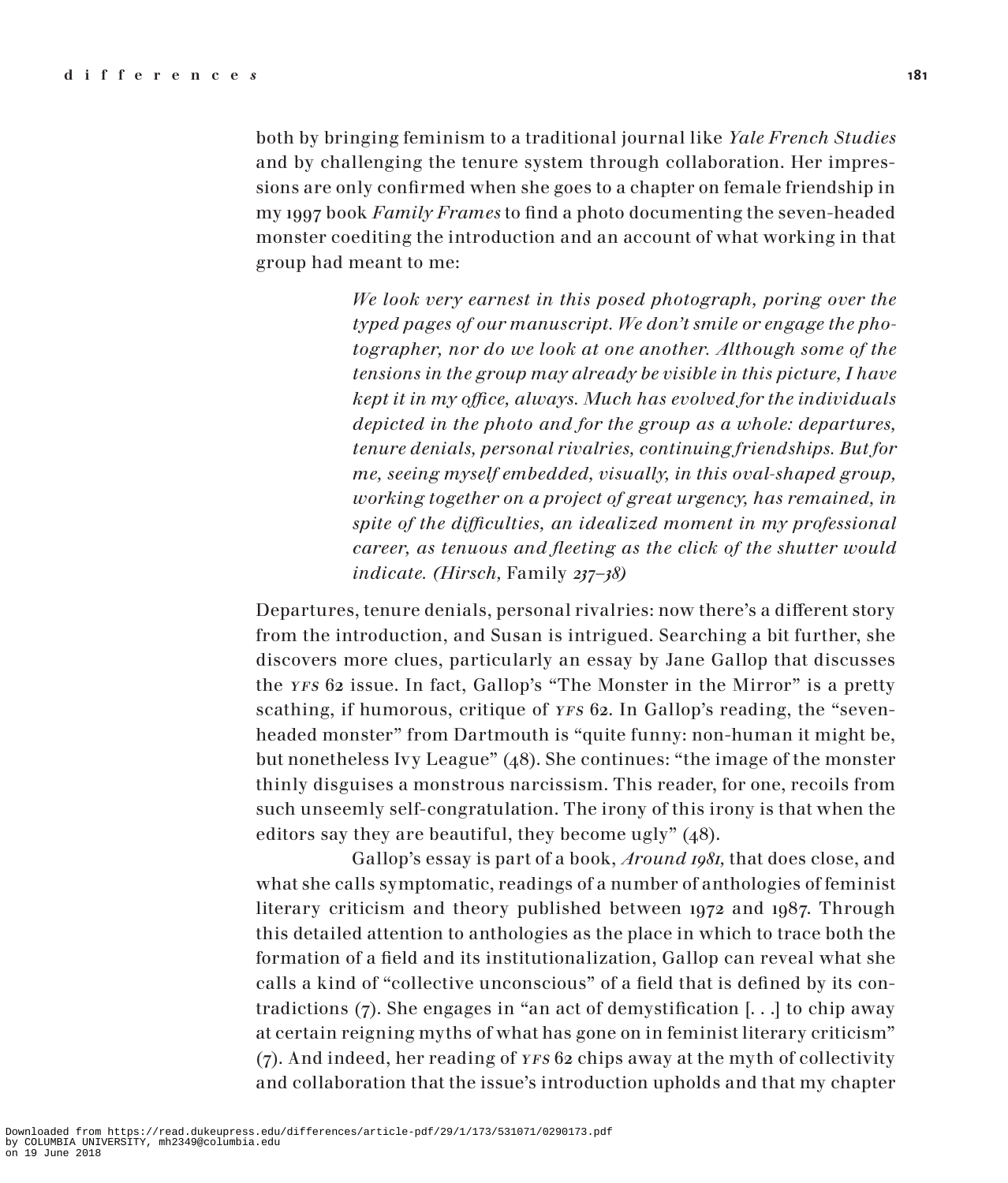in *Family Frames* ever so gently questions. Both in the introduction and in my essay in the *yFs* 62 issue that she quite ingeniously, if painfully (for me a least), reads against each other, she finds the contradictions that define collectivity: the desire to be part of the group and the struggles against its inhibitions and constraints.

Susan goes back to my papers to find out more about YFS 62 but there's no record of Gallop's assertion: "In 1979, I received a letter from seven Dartmouth women inviting me to contribute to a feminist issue of *Yale French Studies* they were editing. Jumping at the chance to be published in the top journal in my field, I immediately sent them an abstract on Irigaray and Freud. I never received an answer. This absolute lack of response was, for me, worse than rejection" (54). Now Susan decides to call me, and we plan to get together. She needs to supplement a fragmentary paper trail with oral history, though she has no illusions about the contingencies of personal and, indeed, institutional memory so many decades removed.

In 2027, I'm retired from teaching, happily writing and enjoying the auspicious political times when many of my dreams are finally coming to reality. I have to confess that I'm a bit embarrassed at the mess I handed to Pembroke when I sent my files there on the occasion of my retirement a few years ago. Earlier papers were in file folders and notebooks, but we never found a record of Gallop's submission, I assured Susan, and I also told her that Gallop and I had become friends after we worked through her response to *YFS* 62. Looking for the record of that continued friendship proved difficult, however. I was never able to archive my Facebook page before Facebook disappeared, and the hard disks I donated contained years of Word documents I could myself no longer open. Photos, too, were lost, as I thought I was storing them in the Cloud and thus neglected to download them before the Cloud itself self-destructed.

"You will have to take my word for our friendship," I tell Susan in 2027, "as some of the records of it have succumbed to digital rot. But yes, there's definitely a story here, and it's one you won't find in the archive. Just after our issue was published, we heard, much to our dismay, that Jane Gallop, already a very well-known theorist and brilliant reader of Freud, Lacan, and French feminist theory, was giving a talk about our journal issue in several places. She gave it at Yale, no less! And it was said to be quite the performance. In my own essay in the issue, an essay on Mme. de Lafayette's *La Princesse de Clèves* as a mother/daughter story rather than a love triangle, I use a phrase Gallop cheerfully deconstructs. I wrote: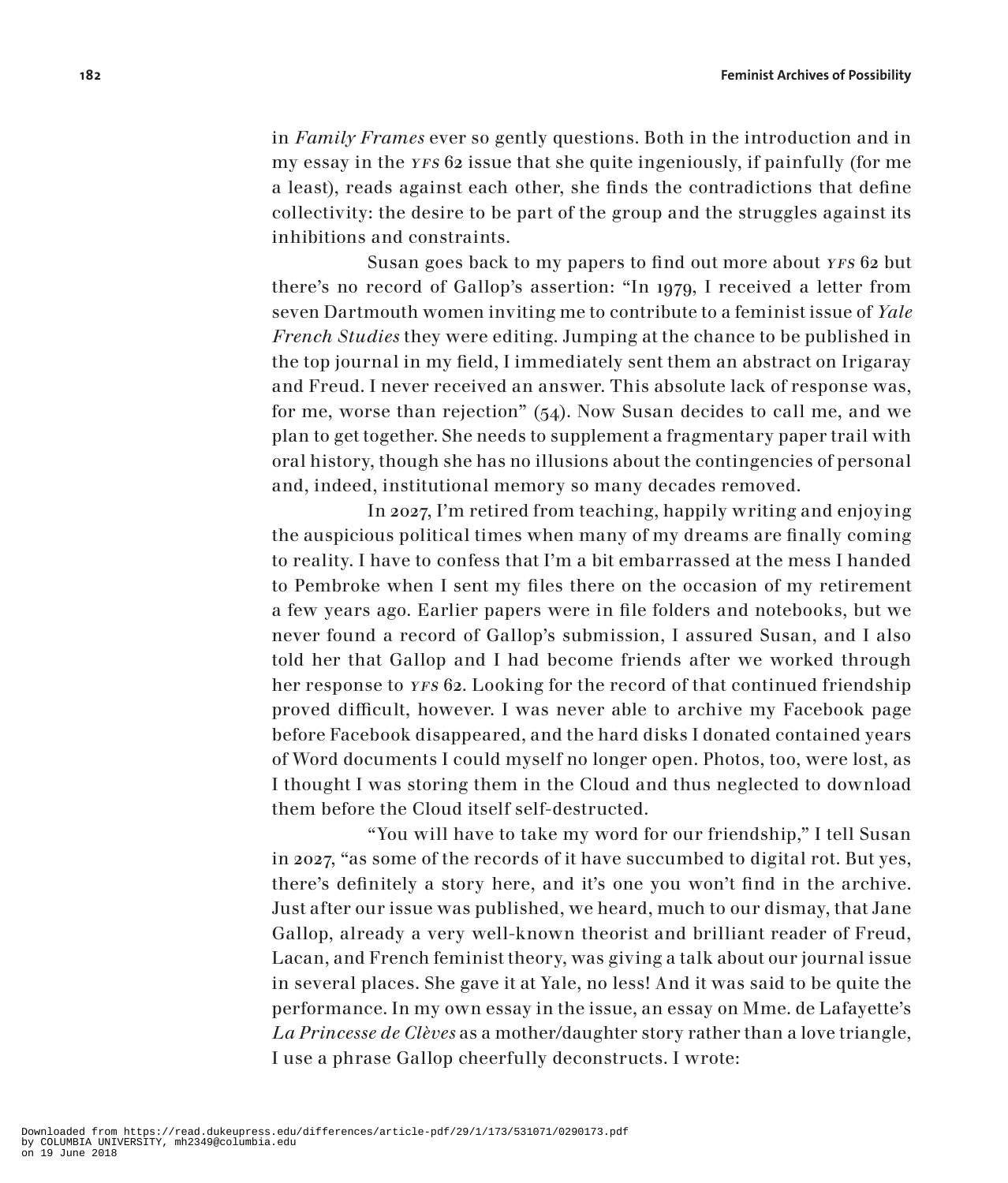*To study the relationship between mother and daughter is not to study the relationship between two separate differentiated individuals, but to plunge into a network of complex ties, to attempt to untangle the strands of a double self, a continuous multiple being of monstrous proportions stretched across generations, parts of which try desperately to separate and delineate their own boundaries. ("Mother's" 73)*

"The repetition of the word *monstrous*, the struggle for separation and individuation, the fact that I am the only one of the seven to have an essay in the issue—all this was grist for Gallop's mill. If there is a blind spot in any part of the issue—and how could there not be—she found it and gleefully pointed it out. But there is more: at Yale, and later at several other schools like Brown and Penn, where I was on the podium as a respondent, Jane wore a skirt made of men's ties—as a literalization of 'the network of complex ties' in my essay.

"Well," I tell Susan, "this was the humor of the eighties. But it was incredibly wounding and, we all thought, uncollegial and unsisterly. Of course, none of us remembered that we had failed to respond to her abstract, but be that as it may, we were convinced that she had misread the institutional situation we were in. And this is what I said in my response at the feminist conference at Penn. By exposing us to senior male colleagues at these prestigious institutions, she clearly failed to see the context in which we were working. For her, we had power, we were in the Ivy League, whereas she was teaching in Texas. But in our own eyes, untrained in perceiving privilege, we were incredibly vulnerable. The seven of us were all in the same department, Romance Languages. Two of the seven had battled prejudice and had, deservedly, earned tenure; a third was coming up soon; and the other four were all going to come up in the same year. It was not clear whether there was a quota, but we knew we were in every way competing against each other even as some of us were going to be judged by some of the others. None of this was in the introduction, of course, but it was a palpable undercurrent of our work and of our determination to counteract the noxious effects of a system of competition and what seemed like a zerosum game. As unexciting as it may sound, in the seventies and eighties the feminist mission was to get tenure for as many women, especially women of color, and as many male faculty of color as possible, so that, once in, we could transform the system from the inside. But often, the obstacles seemed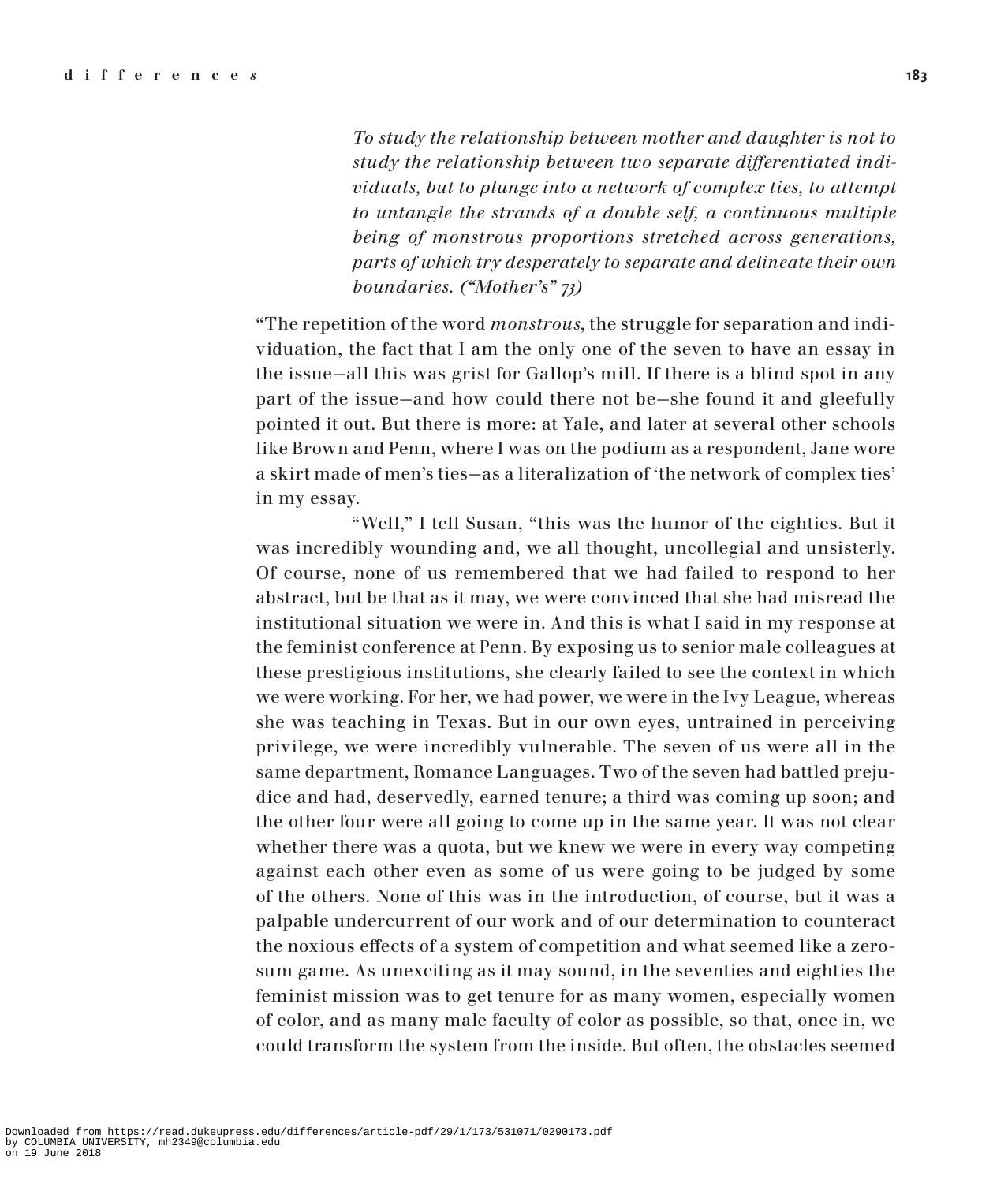insurmountable. And one of the obstacles was the way the system divided us against each other.

"There's more to say, of course. Gallop is a smart reader and she found a great deal between the lines. But none of what I am telling you could actually be found in the archive. I can only say this to *you*, because we are good friends; even so many years later, conflict and competition among feminists is difficult to talk about. Why was I the only one who had an essay in the volume? Given feminist process, it was no doubt a mistake for one, or even more than one, of us to be singled out.

"How did we cowrite an introduction in seven voices, folded into one? Again, a lot of discussion, compromise, disappointment, adjustment. The work on YFS 62 was amazing, and the result was a great issue, historic, but the process was tough. There's your archive of feelings, Susan."

Susan has videotaped our conversation and asks whether I mind if she puts it on the course website for students to consult. And she suggests that her students could interview the other coeditors of YFS 62 and, in fact, Jane Gallop as well as other contributors who are still among us so that her class might, at least in this small way, evaluate the potential of oral history as a supplement to the archive. I tell her I have to think about all this. I worry that my words and image might carry too much truth value or authenticity for the students and that what I consider a story of feminist conflict and institutional critique could be read as a set of nostalgic personal reminiscences. Before leaving, Susan asks—and I detect an ironic smile—whether I'd join Naomi Schor in saying I miss early feminism? What, in fact, had Schor meant by that and what had it meant to me? What did it mean to me now? She adds that she had her students think of this second wave moment as one of white privilege and exclusion. I agree, of course, but I don't know what to say. The visit leaves me anxious.

After retiring from Columbia and sending my papers to Pembroke, I had been eager to be done—to move forward rather than reliving my own feminist past. I'd done a lot of personal writing about painful political histories, my own and that of my parents and grandparents. I'd taught the "Genealogies of Feminism" course in women, gender, and sexuality studies on several occasions, persuaded that early histories are important to recall and preserve. And in some cases, these teaching experiences provided quite personal occasions to reexperience the exhilarating urgency and passion that fueled both the accomplishments and the disagreements and disappointments, the failures, of those years. But now, I wanted to live in what I hoped would be a differently feminist present, to look to the future.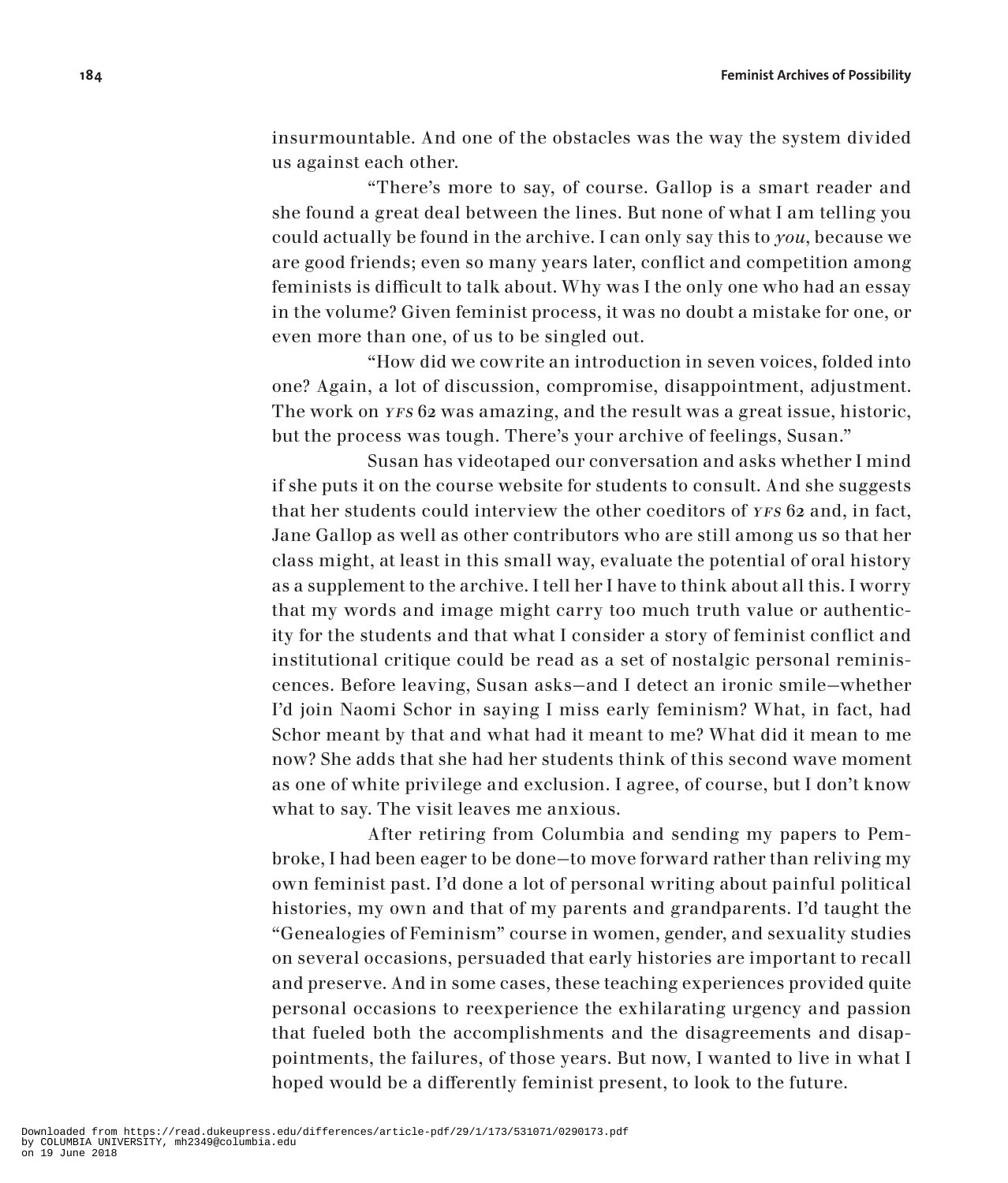And yet, a lot of my work is based on oral history, and I appreciate its value not just in supplementing more traditional archives but in opening up the emotional life of the past and the contradictions shaping the act of recall. Thinking about Susan's students, I worry that we are not leaving them enough if we restrict the archive to what is on paper, on our hard disks, or even on what we used to call YouTube. I think of all the stories that feminist theorists might share in a series of collected oral histories and about the unexpected connectivities that an expanded transnational oral history archive could reveal. Is not the archive, in Giorgio Agamben's terms, the "system of relations between the unsaid and the said"  $(145)$ ? Oral history seems an appropriate vehicle to capture not just the unsaid but this very system of relations as well.

Oral history is full of pitfalls, however. Not only do we misremember the past, but we also recall it from the vantage point of our present-day needs and desires. Oral history thus brings the archive into the present, not just through the process of selection and classification but through a form of elaboration. In Paul Connerton's terms, it can add incorporated memories to forms of memory that are inscribed. As I look back at the papers I've donated, I realize how much of what they fail to tell I might want to transmit—not for nostalgic reasons but to flesh out details and fragments, precisely from a privileged viewpoint of retrospection. The archive is not just a site of preservation. It is also a site of desire. How can we ensure that it conveys not just what was, but what Ariella Azoulay calls "potential history"—what might have been?

I suggest to Susan that oral history interviews might be most productive if they focused quite pointedly on specific objects or documents in the archive.2 I'm thinking, as one possible example, of a "Feminist Theory" course I cotaught at Dartmouth with my colleague Ivy Schweitzer in 1993. The ambitious syllabus I donated to the archive reflects the concerns of the time. Looking back at it, I see the commitment to presenting a diverse and inclusive introduction to theories of gender and sexual difference from Simone de Beauvoir to Judith Butler, Gloria Anzaldúa, Patricia Hill Collins, and Chandra Mohanty, representing divisions among different feminisms both within the United States and between what we were then calling the first and third worlds. But what the syllabus cannot show, and what I'd want to think about in an oral history interview, might be some of the inevitable pitfalls of the identity-based approach to inclusion that dominated that moment. I recall our class discussions as lively and often contentious. On a largely white campus in a glaringly white town in a white state, a campus plagued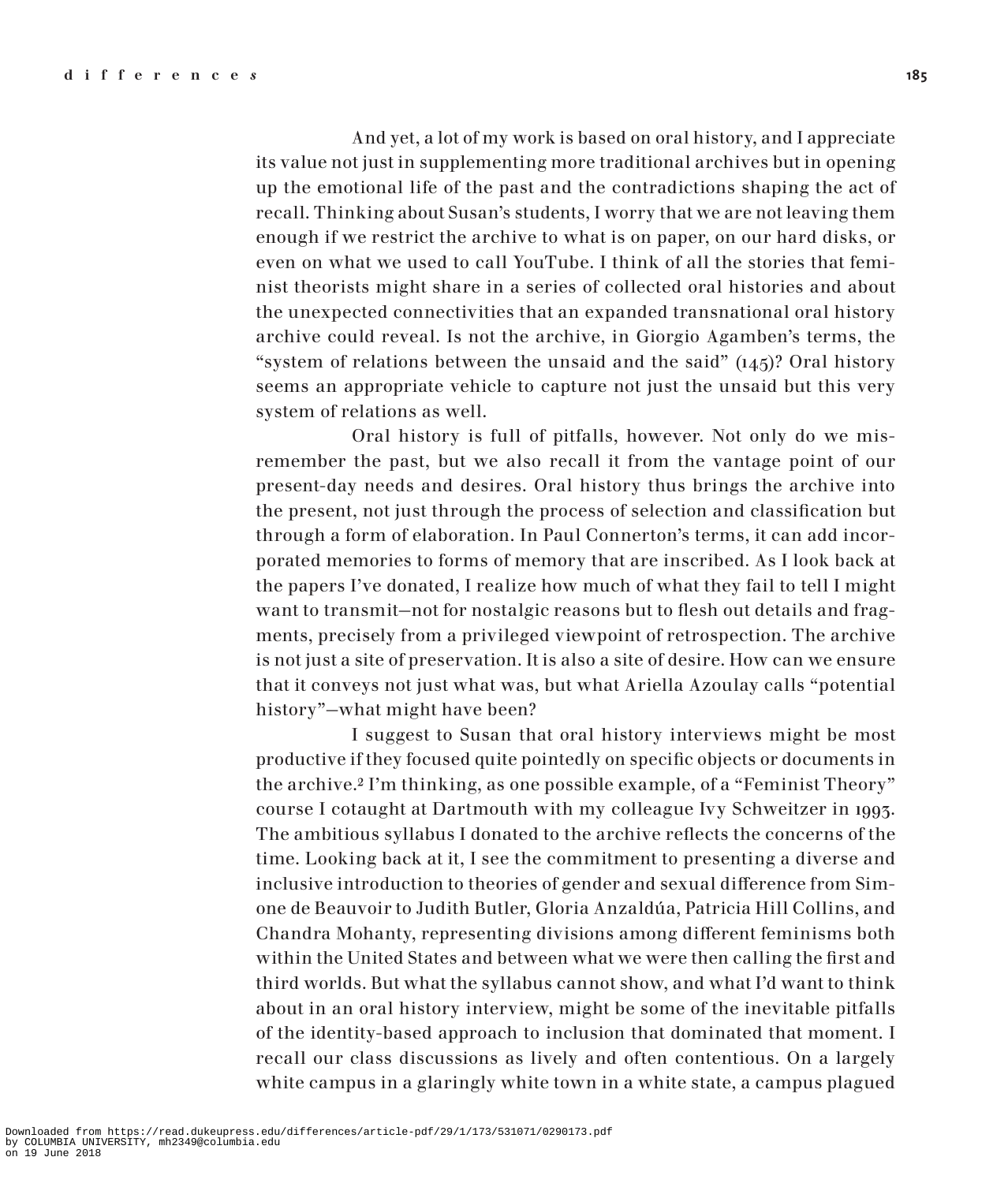by a sexist, racist, and homophobic fraternity culture and a destructive reactionary student publication, the *Dartmouth Review*, feminist students, and especially feminist students of color, were embattled. No syllabus could do justice to their sense of betrayal by the larger society, by the university, by feminism itself. Students wanted to help shape the knowledge they were acquiring. A few weeks into the term, it was a group of Jewish students who came to our office hours to complain. "You are both Jewish feminists," I recall their telling Ivy and me. "Our syllabus has readings about African American, Asian American, Native American, Hispanic feminisms, it spends time on Third World women. We've discussed these histories at length. But where is Jewish or Jewish-American feminism and where are the books and articles that grapple with the androcentrism of Jewish thought? Why are you leaving your own specific identities and thus also ours out of the course, folding them into an undifferentiated whiteness?" We both immediately felt guilty about the omission, though I also remember wondering whether I considered myself a "Jewish feminist" and what that might be. No doubt, these questions led to some fruitful if unfinished discussions about diversity, inclusion, identity.

If that moment stands out as a powerful point of memory out of myriad such moments in nearly fifty years of teaching, it's because that discussion would continue to resonate at the various moments when identity returned, often for very good reasons, in feminist pedagogies. And as it reemerges at various moments, it clearly signals that feminist thinking does not evolve in any linear fashion. This is where a retrospective reflection is useful, thinking about the history of identity politics in feminism, its many returns, the difficulties of working through the privileges and conflicts, and the rare and powerful moments of solidarity and coalition. It would be useful to juxtapose that syllabus and that teaching moment with others where classes worked through differences of identity, privilege, and experience.

What would be gained by collecting small stories such as this one as part of the archive? Perhaps these are ways of harnessing the dust as debris, constructing a history rhizomatically through details that can acquire and then also lose their significance. I'm convinced that we ourselves cannot assess the meaning of our history. But if we want to enhance the parameters of the archives we are addressing to the future, we might want to collect as many different kinds of objects and documents as we can. Oral history has the potential to enlarge and enhance archival documents and images. It can convey the processes and performances of doing theory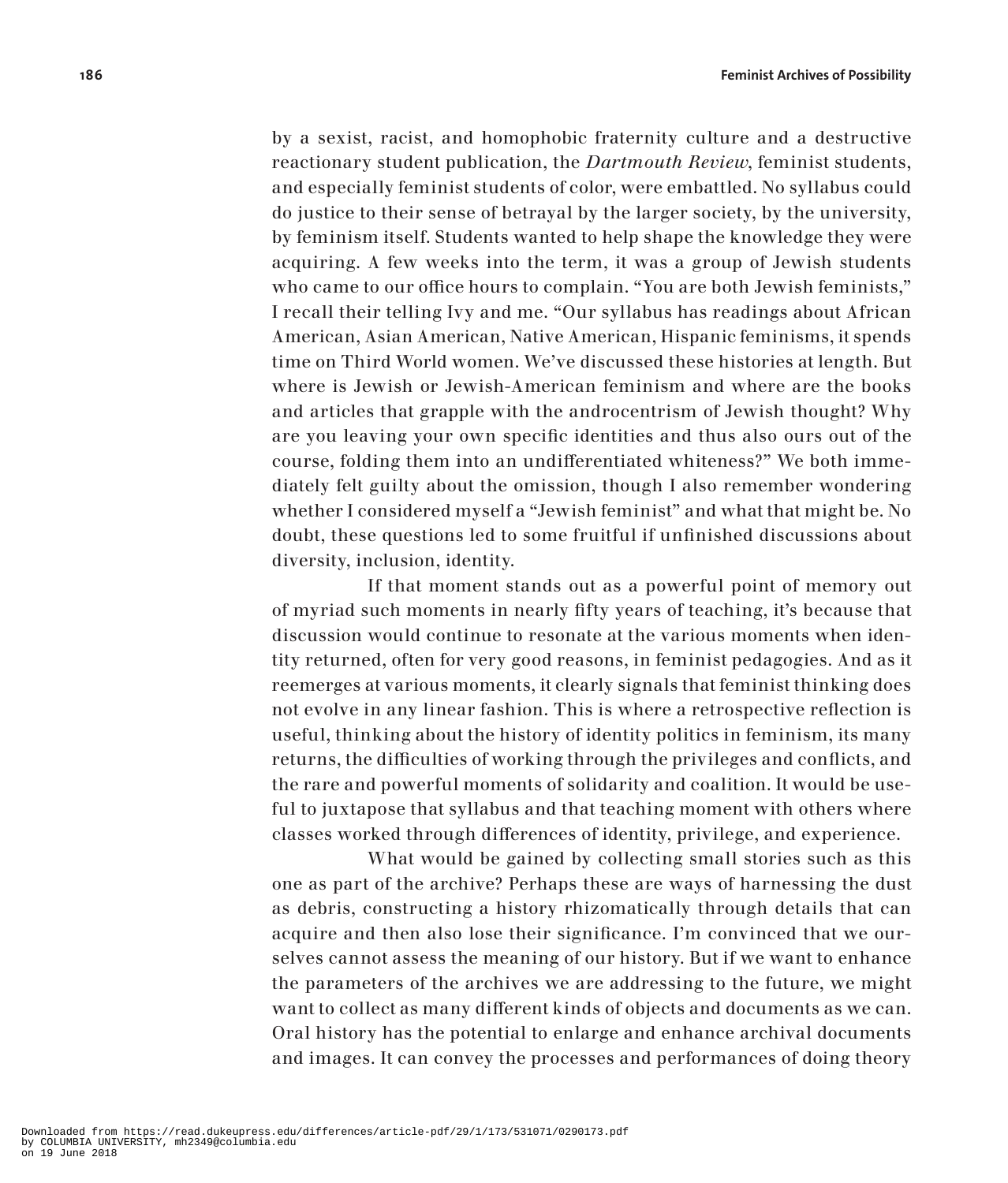as well as the forms of conflict, negotiation, and collaboration. It can outline histories and geographies of collaboration and the challenges of broader transnational feminist work. As the different archival media and materials speak to each other, they can reveal these connectivities and their affective and embodied textures.

Preparing for my meeting with Susan's students now, in 2027, I wonder whether we can liberate the archive from traditional constraining alphabetical, chronological and linear forms of classification. How might it be possible to visualize the archive's points of contact, connection, conflict? The Feminist Theory Archive's upcoming twenty-fifth anniversary in 2028 might offer the occasion to commission an artwork. The feminist artist Andrea Geyer has worked for over a decade to map connections in her ongoing project "Revolt, They Said." Her wall-sized diagrams draw lines among women who contributed to and shaped various museums, art projects, and institutions over time. What would such a diagram connecting the people whose papers are collected in the Pembroke Feminist Theory archive and its international partners look like? Such a work would certainly help me to envision the archive both as a list of holdings and as a web of connections circling within and across time and space. In such a network—we might call it a "network of complex ties"—we might stop and consider different knots and nodules, each a site for the production of feminist theory. These sites could link the past to the future in an archival web of open-ended possibility.

*This paper was delivered at the Pembroke Center's Archives Make History: The Pembroke Collections conference on March 10, 2017.*

*I would like to thank Nicole Gervasio, Jenny James, Gail Reimer, and Ivy Schweitzer, as well as the audience at the Pembroke Center, for their insightful questions and suggestions on earlier versions of this essay. I'm grateful to Lorie Novak for helping me envision the effects of digital rot. I dedicate this essay to my feminist students.*

marianne hirsch writes about the transmission of memories of violence across generations, combining feminist theory with memory studies in global perspective. Her recent books include *The Generation of Postmemory: Writing and Visual Culture after the Holocaust* (Columbia University Press, 2012); *Ghosts of Home: The Afterlife of Czernowitz in Jewish Memory* (University of California Press, 2010), coauthored with Leo Spitzer; and *Rites of Return: Diaspora Poetics and the Politics of Memory* (Columbia University Press, 2011), coedited with Nancy K. Miller. Hirsch is the William Peterfield Trent Professor of Comparative Literature and Gender Studies at Columbia University and the director of Columbia's Center for the Study of Social Difference. She is a former president of the Modern Language Association of America and a member of the American Academy of Arts and Sciences.